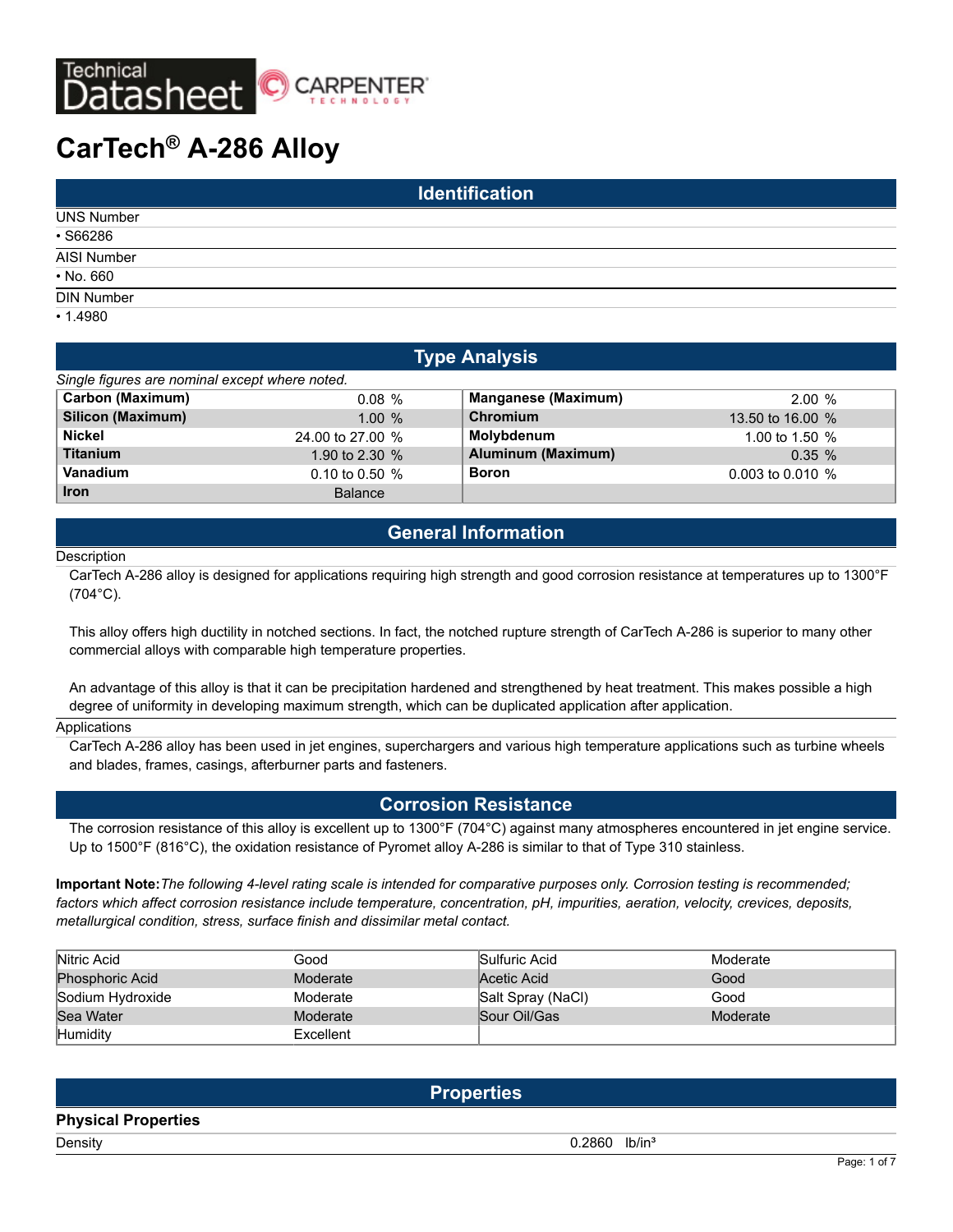### **CarTech® A-286 Alloy**

| Mean Specific Heat (104 to 1299°F) | $0.1100$ Btu/lb/ $\degree$ F              |
|------------------------------------|-------------------------------------------|
| Mean CTE                           |                                           |
| $200^{\circ}$ F                    | 9.17 $\times$ 10 $\cdot$ in/in/ $\cdot$ F |
| $400^{\circ}$ F                    | 9.35 $\times$ 10 $\cdot$ in/in/ $\cdot$ F |
| $600^{\circ}$ F                    | 9.47 $\times$ 10 $\cdot$ in/in/ $\cdot$ F |
| $800^{\circ}$ F                    | 9.64 $\times$ 10 $\cdot$ in/in/ $\cdot$ F |
| 1000°F                             | 9.78 $\times$ 10 $\cdot$ in/in/ $\cdot$ F |
| $1200^{\circ}$ F                   | 9.88 $\times$ 10 $\cdot$ in/in/ $\cdot$ F |
| $1300^{\circ}$ F                   | 9.94 $\times$ 10 $\cdot$ in/in/ $\cdot$ F |
| 1400°F                             | 10.3 $\times$ 10 $\cdot$ in/in/ $\cdot$ F |

### Mean coefficient of thermal expansion

| Temperature |     | Coefficient |             |  |  |
|-------------|-----|-------------|-------------|--|--|
| °F          | ۰c  | 10*/°F      | $10^{4}$ °C |  |  |
| 200         | 93  | 9.17        | 16.5        |  |  |
| 400         | 204 | 9.35        | 16.8        |  |  |
| 600         | 316 | 9.47        | 17.0        |  |  |
| 800         | 427 | 9.64        | 17.4        |  |  |
| 1000        | 538 | 9.78        | 17.6        |  |  |
| 1200        | 649 | 9.88        | 17.8        |  |  |
| 1300        | 704 | 9.94        | 17.9        |  |  |
| 1400        | 760 | 10.32       | 18.6        |  |  |

#### Thermal Conductivity

| <b>ILIGHTIQI CONQUULIVILY</b> |                                     |  |
|-------------------------------|-------------------------------------|--|
| 302°F                         | 104.2 $BTU-in/hr/ft2/°F$            |  |
| $1112^{\circ}F$               | 165.0 $BTU-in/hr/ft2/°F$            |  |
| Modulus of Elasticity (E)     |                                     |  |
| 70°F                          | 28.8 $\times$ 10 $\frac{3}{10}$ ksi |  |
| $1000^{\circ}$ F              | 23.7 x 10 s ksi                     |  |
| $1100^{\circ}$ F              | 22.8 $\times$ 10 $\degree$ ksi      |  |
| $1200^{\circ}$ F              | $21.9 \times 10$ s ksi              |  |
| $1300^{\circ}$ F              | $21.1 \times 10$ s ksi              |  |
| 1400°F                        | 20.1 $\times$ 10 $\frac{3}{10}$ ksi |  |
| $1500^{\circ}$ F              | 18.7 $\times$ 10 $\degree$ ksi      |  |

### Modulus of elasticity

| <b>Temperature</b><br>۰F |      |      |                       |                  |  |  |
|--------------------------|------|------|-----------------------|------------------|--|--|
|                          |      | ۰c   | psi x 10 <sup>4</sup> | $MPa \times 103$ |  |  |
|                          | 70   | 21.1 | 28.8                  | 199              |  |  |
|                          | 1000 | 538  | 23.7                  | 163              |  |  |
|                          | 1100 | 593  | 22.8                  | 157              |  |  |
|                          | 1200 | 649  | 21.9                  | 151              |  |  |
|                          | 1300 | 704  | 21.1                  | 145              |  |  |
|                          | 1400 | 760  | 20.1                  | 139              |  |  |
|                          | 1500 | 816  | 18.7                  | 129              |  |  |

## Electrical Resistivity

| $87^{\circ}$ F   | 545.0 ohm-cir-mil/ft     |
|------------------|--------------------------|
| $1000^{\circ}$ F | 692.0 ohm-cir-mil/ft     |
| $1200^{\circ}$ F | 712.0 ohm-cir-mil/ft     |
| $1350^{\circ}$ F | 719.0 ohm-cir-mil/ft     |
| $1500^{\circ}$ F | 732.0 ohm-cir-mil/ft     |
| Melting Range    | 2500 to 2600 $\degree$ F |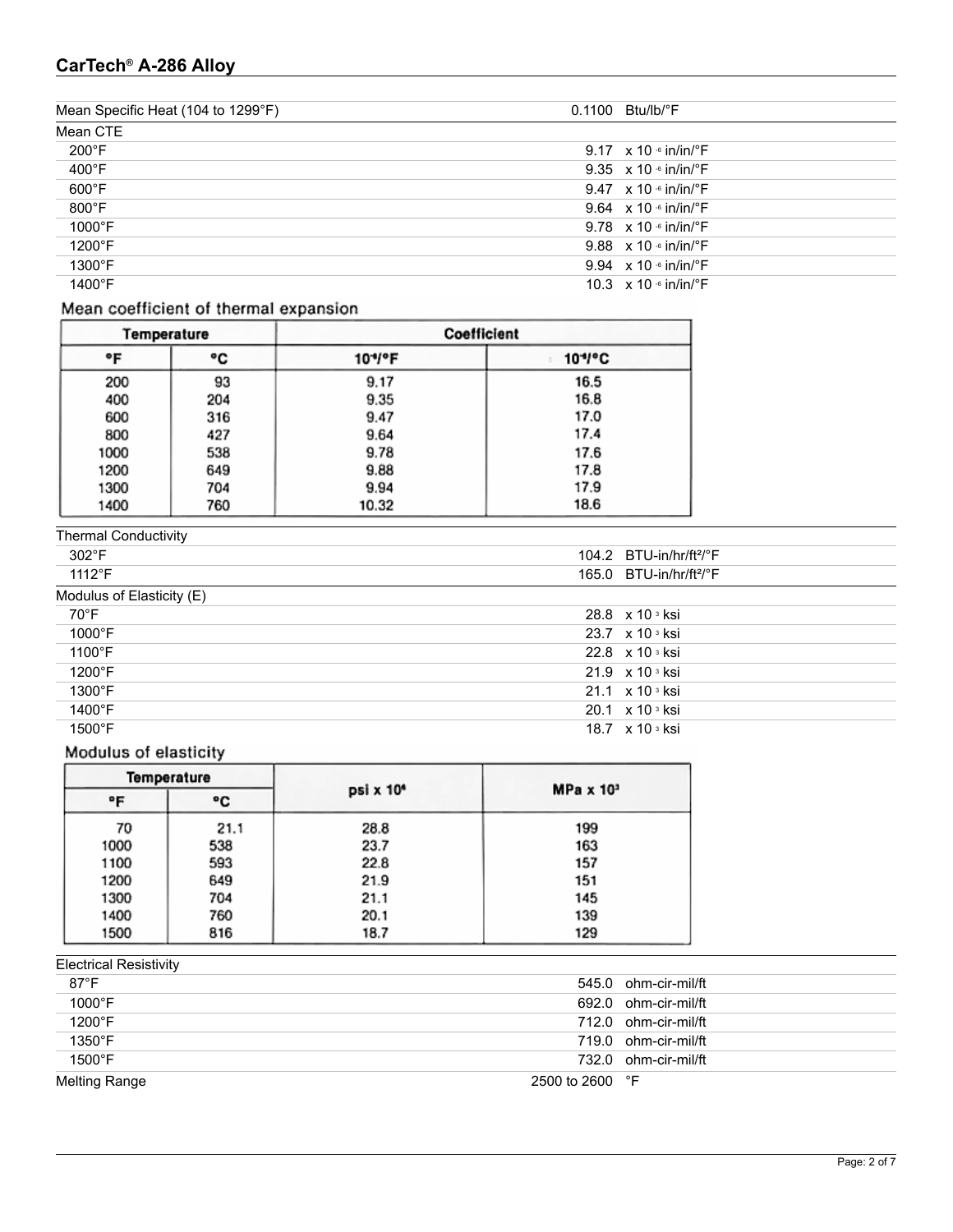### **Magnetic Properties**

| <b>Magnetic Permeability</b> |             |
|------------------------------|-------------|
| <b>Solution Treated</b>      | 1.0100 Mu   |
| Solution Treated and Aged    | .0070<br>Mu |

### **Typical Mechanical Properties**

### Creep Strength-Pyromet Alloy A-286

|                              |                          | <b>Stress for Creep of</b> |                          |                        |                          |                         |                   |                       |                   |
|------------------------------|--------------------------|----------------------------|--------------------------|------------------------|--------------------------|-------------------------|-------------------|-----------------------|-------------------|
| <b>Test</b><br>Temperature   |                          | $0.5%$ in<br>100 Hours     |                          | 1.0% in<br>100 Hours   |                          | $0.5%$ in<br>1000 Hours |                   | 1.0% in<br>1000 Hours |                   |
| ۰F                           | ۰c                       | ksi                        | MPa                      | ksi                    | MPa                      | ksi                     | MPa               | ksi                   | MPa               |
| 1000<br>1100<br>1200<br>1300 | 538<br>593<br>649<br>704 | 81<br>76<br>53<br>30       | 558<br>524<br>365<br>207 | 92<br>80<br>60<br>35.5 | 634<br>552<br>414<br>245 | 78<br>68<br>35          | 538<br>469<br>241 | 85<br>70<br>41        | 586<br>483<br>283 |

### Stress Rupture Properties-Pyromet Alloy A-286

Solution treated 1800°F (982°C), 1 hour, oil quenched, aged 1325°F (718°C), 16 hours, air cooled

|      | <b>Stress for Rupture</b><br>Test |      |            | <b>Stress for Rupture</b> |            |            |                          |
|------|-----------------------------------|------|------------|---------------------------|------------|------------|--------------------------|
|      | Temperature                       |      | 100 Hours  | $\frac{a}{2}$             | 1000 Hours |            |                          |
| ۰F   | ۰c                                | ksi  | <b>MPa</b> | Elongation<br>in 4D       | ksi        | <b>MPa</b> | Elongation<br>in 4D      |
| 1000 | 538                               | 99   | 683        | 3.0                       | 88         | 607        | 3.0                      |
| 1100 | 593                               | 81.5 | 562        | 3.0                       | 71.5       | 493        | 3.0                      |
| 1200 | 649                               | 61*  | 421        | 5.0                       | 46***      | 317        | 8.5                      |
| 1300 | 704                               | 44.5 | 307        | 12.0                      | 29         | 200        | 30.0                     |
| 1350 | 732                               | 35** | 241        | 29.0                      | 21         | 145        | 35.0                     |
| 1500 | 816                               | 13   | 90         | 55.0                      | 7.7        | 53         | $\overline{\phantom{a}}$ |

Note: Comparative values for 1650°F (899°C), 1 hour, oil quenched and 1325°F (718°C), 16 hours, air cooled

- \*53 ksi
- $\cdot$  32 ksi

 $\cdots$ 39 ksi

#### Tensile Properties-Pyromet Alloy A-286

Tests on 7/8" (22.2 mm) diameter bar stock solution treated to 1800°F (982°C), 1 hour, oil quenched, aged 1325°F (719°C), 16 hours, air cooled

|      | Test<br>Temperature |      | 0.02% Offset<br><b>Yield Strength</b> |      | 0.2% Offset<br><b>Yield Strength</b> |       | Tensile<br>Strength | %<br>Elongation<br>in 2" | %<br>Reduction |  |
|------|---------------------|------|---------------------------------------|------|--------------------------------------|-------|---------------------|--------------------------|----------------|--|
| ۰F   | ۰c                  | ksi  | <b>MPa</b>                            | ksi  | <b>MPa</b>                           | ksi   | <b>MPa</b>          | $(50.8 \, \text{mm})$    | of Area        |  |
| 70   | 21.1                | 90   | 621                                   | 95   | 655                                  | 145   | 1000                | 24.0                     | 45.0           |  |
| 400  | 204                 | 76   | 524                                   | 93.5 | 645                                  | 143   | 986                 | 21.5                     | 52.0           |  |
| 800  | 427                 | 72   | 496                                   | 93   | 641                                  | 138   | 951                 | 18.5                     | 35.0           |  |
| 1000 | 538                 | 62   | 427                                   | 87.5 | 603                                  | 131   | 903                 | 18.5                     | 31.0           |  |
| 1100 | 593                 | 64.5 | 445                                   | 90   | 621                                  | 122   | 841                 | 21.0                     | 23.0           |  |
| 1200 | 649                 | 62.5 | 431                                   | 88   | 607                                  | 103.5 | 714                 | 13.0                     | 14.5           |  |
| 1300 | 704                 | 68.5 | 472                                   | 86   | 593                                  | 86.5  | 596                 | 11.0                     | 10.0           |  |
| 1400 | 760                 | 44.5 | 307                                   | 62   | 427                                  | 64    | 441                 | 18.5                     | 23.0           |  |
| 1500 | 816                 | 31   | 214                                   | 33   | 228                                  | 36.5  | 252                 | 68.5                     | 37.5           |  |

Note: Approximately 10 ksi higher strength and increased elongation may be obtained with 1650°F (899°C) solution treatment and 1325°F (718°C) age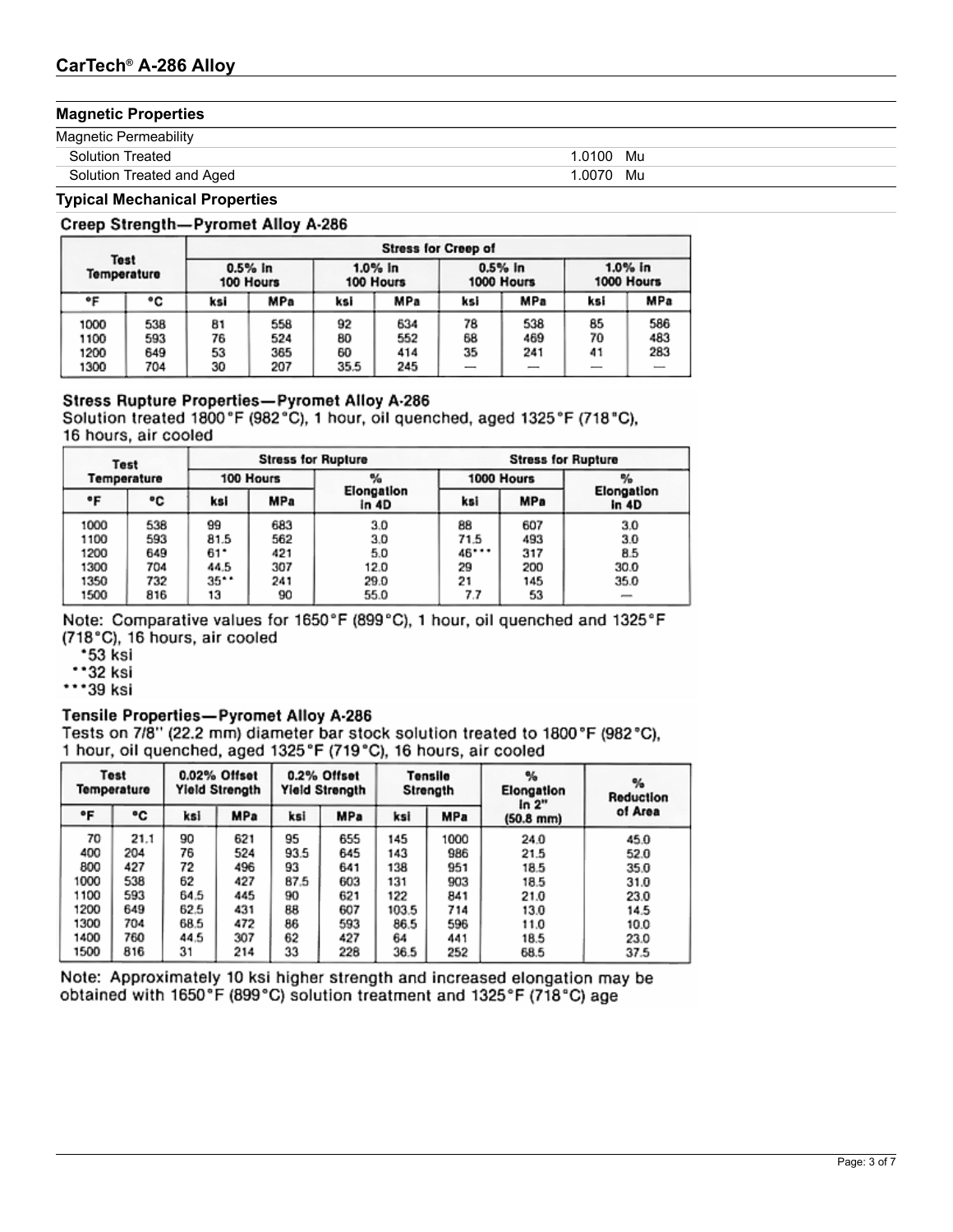### Typical Values Hot Hardness Data-Pyromet Alloy A-286

| Test<br>Temperature<br>۰c<br>۰F |                  | Rockwell C<br><b>Hardness</b> |     | Ultimate<br><b>Tensile Strength</b> | 0.2%<br><b>Yield Strength</b> |            |  |
|---------------------------------|------------------|-------------------------------|-----|-------------------------------------|-------------------------------|------------|--|
|                                 |                  |                               | ksi | <b>MPa</b>                          | ksi                           | <b>MPa</b> |  |
|                                 | Room Temperature | 30/35                         | 155 | 1069                                | 100                           | 689        |  |
| 1000                            | 538              | 32/33                         | 131 | 903                                 | 87                            | 600        |  |
| 1100                            | 593              | 29/30                         | 122 | 841                                 | 90                            | 621        |  |
| 1200                            | 649              | 28/29                         | 103 | 710                                 | 88                            | 607        |  |
| 1300                            | 704              | 26/27                         | 86  | 593                                 | 86                            | 593        |  |
| 1400                            | 760              | 18/20                         | 64  | 441                                 | 62                            | 427        |  |
| 1500                            | 816              | 10/15                         | 36  | 248                                 | 33                            | 228        |  |

### V-Notch Charpy Impact Strength-Pyromet Alloy A-286

|        | <b>Test Temperature</b> | ft-Ib |      |
|--------|-------------------------|-------|------|
| ۰F     | ۰c                      |       |      |
| $-310$ | $-190$                  | 57.0  | 77.3 |
| $-100$ | $-73$                   | 68.0  | 92.2 |
| 70     | 21.1                    | 64.0  | 86.8 |
| 400    | 204                     | 59.0  | 80.0 |
| 800    | 427                     | 51.5  | 69.8 |
| 1000   | 538                     | 45.5  | 61.7 |
| 1100   | 593                     | 44.0  | 59.7 |
| 1200   | 649                     | 35.0  | 47.5 |
| 1300   | 704                     | 44.0  | 59.7 |

### **Heat Treatment**

Solution Treatment

Two methods of heat treatment are suggested for this alloy:

1. Heat to 1800°F (982°C), hold 1 hour at heat, then cool rapidly.

2. Heat to 1650°F (899°C), hold 2 hours at heat, then cool rapidly.

The first solution treatment method results in increased rupture strength after aging, while the second results in better ductility and higher hardness.

#### Age

Heat to 1300/1400°F (704/760°C), hold 12 to 16 hours at heat, then air cool. Hardness is approximately 300 BHN.

A two cycle precipitation hardening treatment is occasionally specified after solution treatment at 1650°F (899°C). This treatment of 1300/1400°F (704/760°C), hold at heat for 16 hours, then air cool plus 1200°F (649°C), hold at heat for 8 to 12 hours, then air cool is intended to improve notch rupture strength while gaining the ductility and hardness advantages of a 1650°F (899°C) solution treatment.

Size Change Upon Aging - Contraction 0.001 in/in.

### **Workability**

#### Hot Working

Pyromet alloy A-286 is rolled or forged from temperatures of 1900/2050°F (1038/1121°C) using a short soaking period. It is slightly more resistant to deformation than the austenitic stainless steels during hot working. Do not forge below 1700°F (927°C).

Cold Working

In the solution treated condition, Pyromet alloy A-286 can be satisfactorily cold drawn and formed. It is somewhat stiffer than stainless steels such as Types 316 and 310, and it work hardens rapidly.

Machinability

In general, the high temperature alloys are more difficult to machine than stainless steels. However, the iron-base alloy group, of which Pyromet alloy A-286 is a member, is easier to machine than the nickel-base precipitation-hardening grades such as Pyromet alloy 718 or cobalt-bearing grades such as Pyromet alloy 41. Carbide insert tools are commonly used where possible.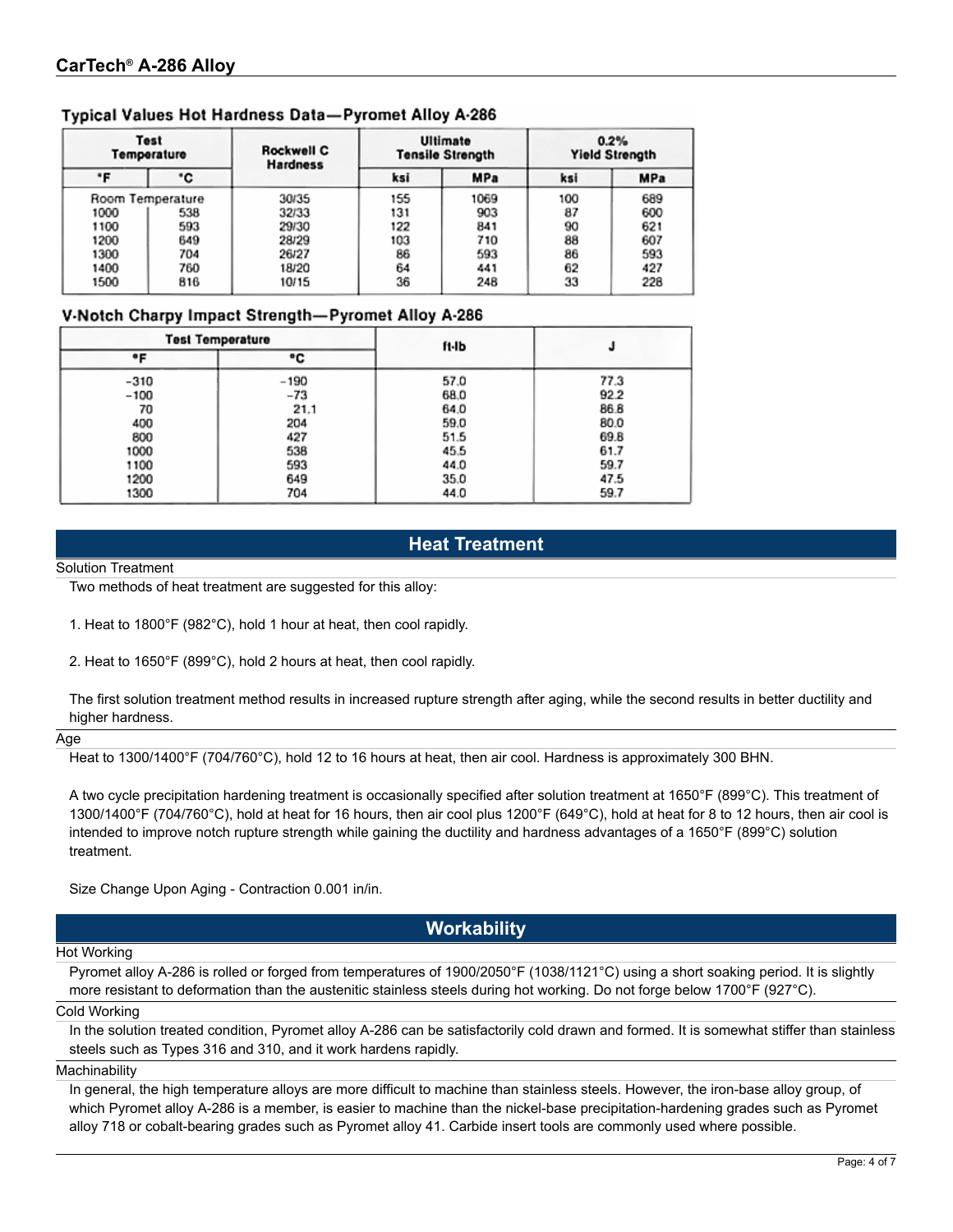Following are typical feeds and speeds for Pyromet Alloy A-286.

### Turning-Single Point and Box Tools

|                         | Depth<br>of |               | <b>High Speed Tools</b> |              | <b>Carbide Tools</b> |               |              |                     |  |
|-------------------------|-------------|---------------|-------------------------|--------------|----------------------|---------------|--------------|---------------------|--|
| <b>Condition</b>        |             |               |                         |              | Speed, fpm           |               |              |                     |  |
|                         | Cut, In.    | Speed,<br>fpm | Feed,<br>ipr            | Tool<br>Mtl. | <b>Brazed</b>        | Throw<br>Away | Feed,<br>ipr | <b>Tool</b><br>Mtl. |  |
|                         | .100        | 35            | 015                     |              | 135                  | 160           | .015         | $C-2$               |  |
| <b>Solution Treated</b> | .025        | 40            | .007                    | $M-42$       | 160                  | 190           | .007         | $C-3$               |  |
| Aged                    | .100        | 30            | 010                     |              | 120                  | 140           | .010         | $C-2$               |  |
|                         | .025        | 35            | .007                    |              | 140                  | 165           | .007         | $C-3$               |  |

### Turning-Cut-Off and Form Tools

|                  |               |                                             |      | Feed, ipr |      |              |         |      |        |
|------------------|---------------|---------------------------------------------|------|-----------|------|--------------|---------|------|--------|
| <b>Condition</b> | Speed,<br>fpm | <b>Cut-Off Tool</b><br><b>Width, Inches</b> |      |           |      | Tool<br>Mtl. |         |      |        |
|                  |               | 1/16                                        | 1/8  | 1/4       | 1/2  |              | $1-1/2$ |      |        |
|                  | 25            | .002                                        | .004 | .005      | .003 | .002         | .002    | .001 | $M-42$ |
| Solution Treated | 95            | 003                                         | .005 | .007      | .004 | .003         | .003    | .002 | $C-2$  |
| Aged             | 20            | 002                                         | .004 | .005      | .003 | .002         | .002    | .001 | $M-42$ |
|                  | 80            | 003                                         | .005 | .007      | .004 | .003         | .002    | 0015 | $C-2$  |

### Drilling

|                         | Speed,<br>fpm | Feed, ipr                                                                                      |                                      |     |      |     |      |           |                                                                                                                                                                                                                                                                                                                                                                                                                                               |        |
|-------------------------|---------------|------------------------------------------------------------------------------------------------|--------------------------------------|-----|------|-----|------|-----------|-----------------------------------------------------------------------------------------------------------------------------------------------------------------------------------------------------------------------------------------------------------------------------------------------------------------------------------------------------------------------------------------------------------------------------------------------|--------|
| Condition               |               |                                                                                                | <b>Nominal Hole Diameter, Inches</b> |     |      |     |      |           |                                                                                                                                                                                                                                                                                                                                                                                                                                               |        |
|                         |               | 1/16                                                                                           | 1/8                                  | 1/4 | 1/2  | 3/4 |      | $1 - 1/2$ |                                                                                                                                                                                                                                                                                                                                                                                                                                               | Mtl.   |
| <b>Solution Treated</b> | 25            | $\frac{1}{2}$                                                                                  | 002                                  | 004 | .006 | 008 | .010 |           |                                                                                                                                                                                                                                                                                                                                                                                                                                               | $M-42$ |
| Aged                    | 20            | $\frac{1}{2} \left( \frac{1}{2} \right) \left( \frac{1}{2} \right) \left( \frac{1}{2} \right)$ | 002                                  | 004 | .006 | 008 | .008 |           | $\frac{1}{2} \left( \frac{1}{2} \right)^{2} \left( \frac{1}{2} \right)^{2} \left( \frac{1}{2} \right)^{2} \left( \frac{1}{2} \right)^{2} \left( \frac{1}{2} \right)^{2} \left( \frac{1}{2} \right)^{2} \left( \frac{1}{2} \right)^{2} \left( \frac{1}{2} \right)^{2} \left( \frac{1}{2} \right)^{2} \left( \frac{1}{2} \right)^{2} \left( \frac{1}{2} \right)^{2} \left( \frac{1}{2} \right)^{2} \left( \frac{1}{2} \right)^{2} \left( \frac$ |        |

### Reaming

|                         |               | <b>Carbide Tools</b> |                       |                                |              |           |              |        |     |       |
|-------------------------|---------------|----------------------|-----------------------|--------------------------------|--------------|-----------|--------------|--------|-----|-------|
| <b>Condition</b>        |               |                      | Feed, Inches per Rev. |                                | Speed.       |           |              |        |     |       |
|                         | Speed.<br>fpm |                      |                       | <b>Reamer Diameter, Inches</b> | Tool<br>Mtl. | fpm       | Tool<br>Mtl. |        |     |       |
|                         |               | 1/8                  | 1/4                   | 1/2                            |              | $1 - 1/2$ |              |        |     |       |
| <b>Solution Treated</b> | 30            | 003                  | .006                  | 010                            | .012         | .014      | 016          | $M-42$ | 100 | $C-2$ |
| Aged                    | 25            | 003                  | .006                  | .010                           | .012         | .014      | 016          | $M-42$ | 80  |       |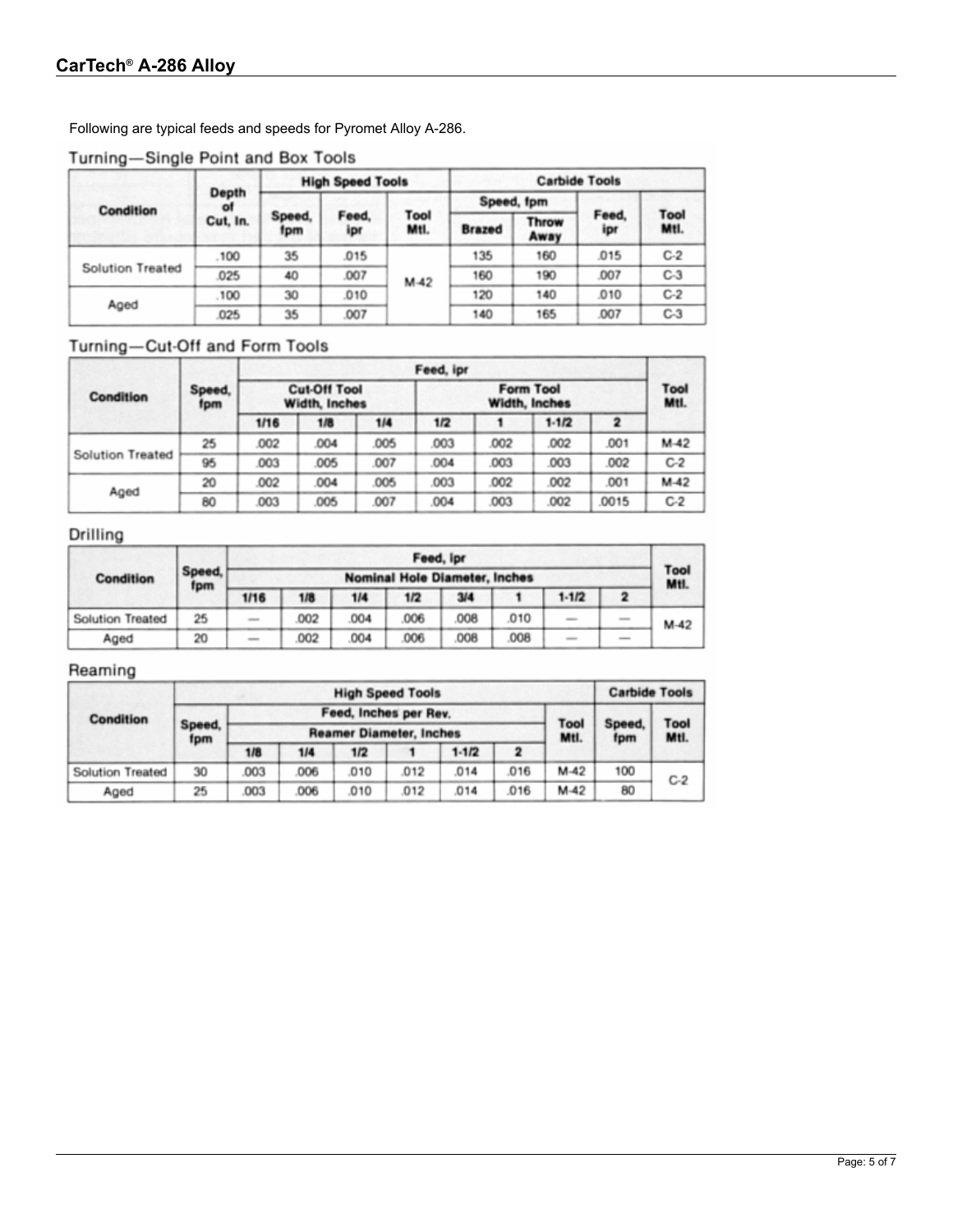### **CarTech® A-286 Alloy**

Die Threading

|                  |              | Speed, fpm        |                    |                     |                  |  |  |  |  |
|------------------|--------------|-------------------|--------------------|---------------------|------------------|--|--|--|--|
| <b>Condition</b> | 7 or<br>Less | <b>8 to</b><br>15 | <b>16 to</b><br>24 | 25 and up<br>T.P.I. | <b>Tool Mtl.</b> |  |  |  |  |
| Annealed         | $4-6$        | $5-8$             | $6 - 10$           | $8-12$              | M-2; M-7; M-10   |  |  |  |  |
| Aged             | $3-4$        | $3-5$             | $4-8$              | $5-10$              | $M-42$           |  |  |  |  |

#### Tapping

| <b>Condition</b>        | Speed, fpm | <b>Tool Mtl.</b>         |
|-------------------------|------------|--------------------------|
| <b>Solution Treated</b> | 10         | M-1: M-7: M-10           |
| Aged                    |            | M-1; M-7; M-10; Nitrided |

#### Milling-End-Peripheral

|                     |             |        | <b>High Speed Tools</b>      |                                |      |       |        |       |                              | <b>Carbide Tools</b>           |      |       |       |  |
|---------------------|-------------|--------|------------------------------|--------------------------------|------|-------|--------|-------|------------------------------|--------------------------------|------|-------|-------|--|
| Condition           | Depth<br>ot | Speed. | <b>Feed-Inches per Tooth</b> |                                |      |       | Tool   | Speed | <b>Feed-Inches per Tooth</b> |                                |      |       | Tool  |  |
|                     | Cut.In.     | fpm    |                              | <b>Cutter Diameter, Inches</b> |      |       | Mtl.   | fpm   |                              | <b>Cutter Diameter, Inches</b> |      | Mtl.  |       |  |
|                     |             |        | 1/4                          | 1/2                            | 3/4  | $1-2$ |        |       | 1/4                          | 1/2                            | 3/4  | $1-2$ |       |  |
| Solution<br>Treated | 050         | 30     | 002                          | 002                            | 003  | 004   | $M-42$ | 120   | .001                         | .002                           | .003 | 004   | $C-2$ |  |
| Aged                |             | 20     | 002                          | 002                            | .003 | 004   |        | 80    | 001                          | 002                            | 003  | .004  |       |  |

#### **Broaching**

| <b>Condition</b>        | Speed, fpm | Chip Load, Inches per Tooth | <b>Tool Mtl.</b> |
|-------------------------|------------|-----------------------------|------------------|
| <b>Solution Treated</b> |            | 002                         | $M-42$           |
| Aged                    | 10         | 002                         |                  |

Figures used for all metal removal operations are average. On certain work, the nature of the part may require adjustment of speeds and feeds. Each job has to be developed for best production results with optimum tool life. Speeds or feeds should be increased or decreased in small increments.

#### Additional Machinability Notes

Figures used for all metal removal operations are average. On certain work, the nature of the part may require adjustment of speeds and feeds. Each job has to be developed for best production results with optimum tool life. Speeds or feeds should be increased or decreased in small increments.

#### **Weldability**

Pyromet alloy A-286 is prone to heat affected zone cracking when welded with any of the fusion processes. If welding is absolutely necessary, consideration should be given to using JBK-75 alloy instead of Pyromet A-286 for the components to be welded.

### **Other Information**

#### **Applicable Specifications**

Bars and Forgings- AMS 5731 AMS 5732 AMS 5734 AMS 5735 AMS 5736 AMS 5737 ASTM A 638 PWA 1029 GE B50T1181 GE B50T81 GE C50TF78 GE C50TF27 GE C50TF20